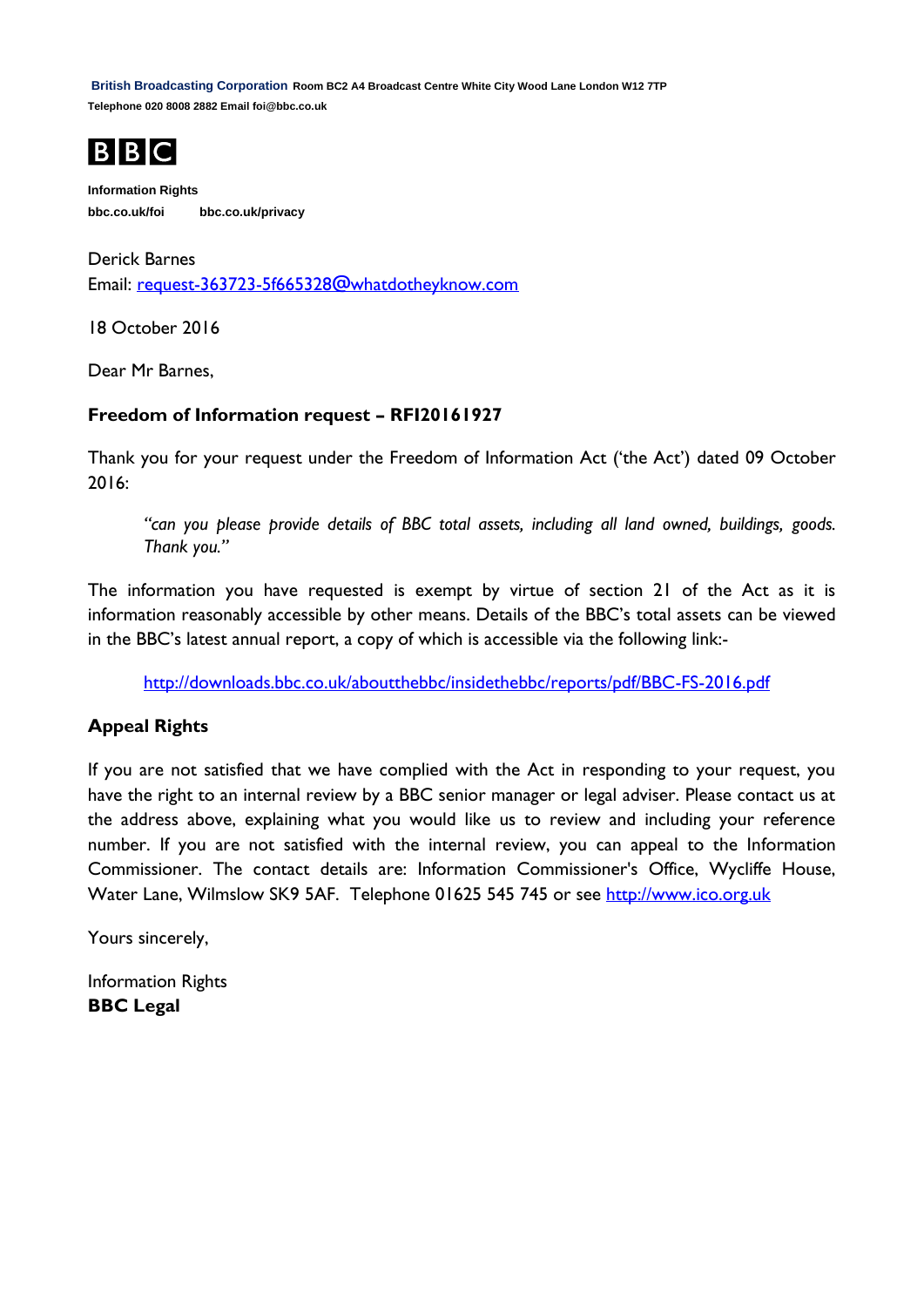#### **Freedom of Information**

From January 2005 the Freedom of Information (FOI) Act 2000 gives a general right of access to all types of recorded information held by public authorities. The Act also sets out exemptions from that right and places a number of obligations on public authorities. The term "public authority" is defined in the Act; it includes all public bodies and government departments in the UK. The BBC, Channel 4, S4C and MG Alba are the only broadcasting organisations covered by the Act.

# **Application to the BBC**

The BBC has a long tradition of making information available and accessible. It seeks to be open and accountable and already provides the public with a great deal of information about its activities. BBC Audience Services operates 24 hours a day, seven days a week handling telephone and written comments and queries, and the BBC's website bbc.co.uk provides an extensive online information resource.

It is important to bear this in mind when considering the Freedom of Information Act and how it applies to the BBC. The Act does not apply to the BBC in the way it does to most public authorities in one significant respect. It recognises the different position of the BBC (as well as Channel 4 and S4C) by saying that it covers information "held for purposes other than those of journalism, art or literature". This means the Act does not apply to information held for the purposes of creating the BBC's output (TV, radio, online etc), or information that supports and is closely associated with these creative activities.

A great deal of information within this category is currently available from the BBC and will continue to be so. If this is the type of information you are looking for, you can check whether it is available on the BBC's website bbc.co.uk or contact BBC Audience Services.

The Act does apply to all of the other information we hold about the management and running of the BBC.

# **The BBC**

The BBC's aim is to enrich people's lives with great programmes and services that inform, educate and entertain. It broadcasts radio and television programmes on analogue and digital services in the UK. It delivers interactive services across the web, television and mobile devices. The BBC's online service is one of Europe's most widely visited content sites. Around the world, international multimedia broadcaster BBC World Service delivers a wide range of language and regional services on radio, TV, online and via wireless handheld devices, together with BBC World News, the commercially-funded international news and information television channel.

The BBC's remit as a public service broadcaster is defined in the BBC Charter and Agreement. It is the responsibility of the BBC Trust (the sovereign body within the BBC) to